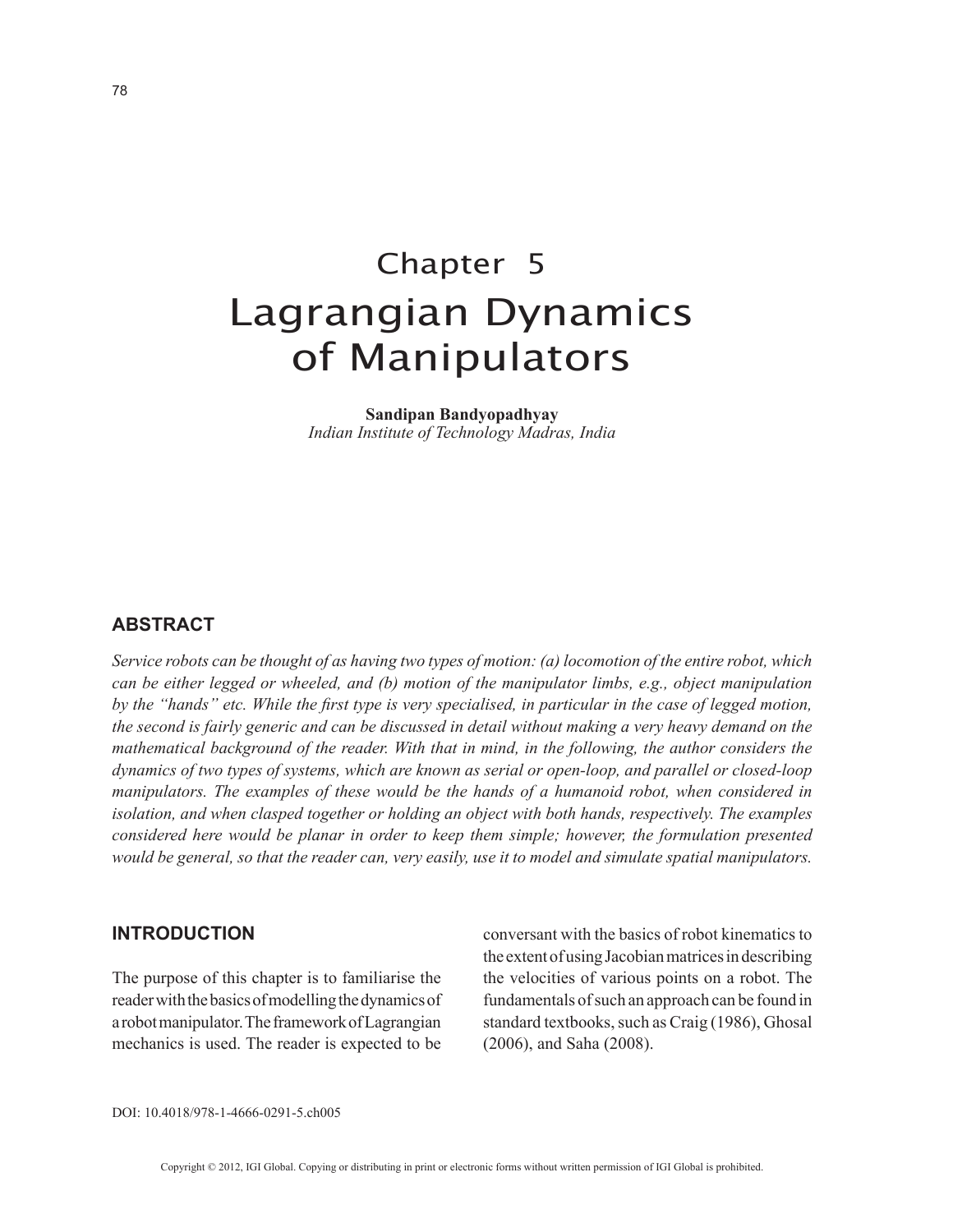The study of dynamics of a robot (or any mechanical system for that matter) can be divided into two main categories:

- Forward dynamics: This is the study of the robot's response to a given set of inputs, i.e., forces/moments applied by the actuators at the various joints. This mode of analysis commonly forms the backbone of the synthesis of suitable control schemes for the robots, as one needs to ascertain the control responses first in simulations before applying them to the actual robot.
- Inverse dynamics: In this mode of analysis, the robot's motion is specified, and the actuation forces<sup>1</sup> required to *cause* the motion are computed. The major utility of this analysis is in sizing up appropriate actuators, and also finding out various forces in the manipulator's links and joints that are needed for the detailed mechanical design of the manipulator, i.e., the physical dimensions of the links and joints.

As we shall see in the following, at the level of modelling the above distinction is only notional. It is only in the simulations one can choose between the modes.

## **FORMULATION OF THE EQUATION OF MOTION**

The most important part of a study in dynamics is the derivation of the equation of motion. It is also known as *modelling of the system*, since it is the process of abstracting a mechanical system in terms of mathematical equations. Obviously, this can only be achieved (without getting into too many of the complications) if certain idealisations are incorporated in the model. The usual ones are obvious:

- 1. The links are rigid.
- 2. The joints are ideal.
- 3. All the geometry and inertia parameters are known accurately.
- 4. Frictional, as well as other disturbance forces, are either absent or their behavior is known accurately enough to be incorporated in the model.

We assume all of the above in the following. However, the reader should note that more sophisticated analysis, known as system identification, can obviate the need of the last two assumptions to some extent. Further, there is a class of robots known as flexible manipulators where the first assumption is not warranted, and the joints may not even be present!

## **The Lagrangian Approach to Dynamics**

The reader should be familiar with at least one of the various approaches to dynamics, namely, the Newton-Euler approach. Before embarking on the discussion of Lagrangian dynamics, a brief comparison of it with the former may be in order.

The concept of *Free-Body Diagrams* (FBDs) is at the heart of Newtonian mechanics. As one can see in Figure 1, when a multi-body system is to be analysed, one decomposes it (notionally) into a set of rigid bodies, thereby bringing into the picture *action-reaction pairs*, namely, the joint reactions. The set of dynamic equations are written for each component, and then the set of reactions are eliminated from them systematically, to finally lead to the equation of motion for the *system*. This approach is rather appealing from a physical standpoint, since it directly concerns physical entities such as forces and accelerations, i.e., there are no abstract concepts to be dealt with in this approach. However, from an analysis perspective, it poses several challenges: